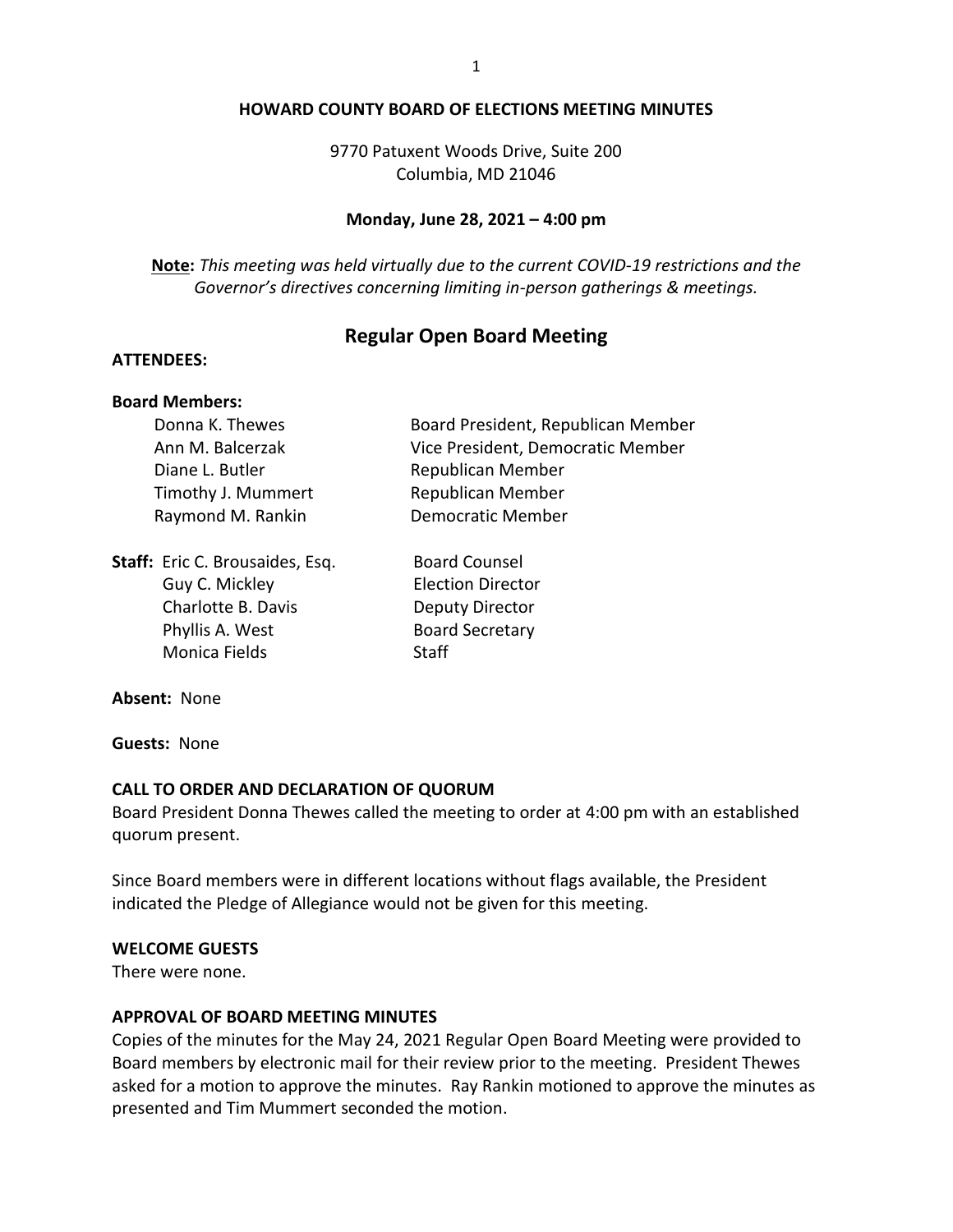*Action:* The minutes for the May 24, 2021 Regular Open Board Meeting were unanimously approved.

### **ADDITIONS OR CHANGES TO THE AGENDA**

Board members made no additions or changes to the agenda.

### **CORRESPONDENCE**

There was no correspondence.

### **PRESIDENT'S REPORT**

President Donna Thewes stated that an updated MAEO and SBE Biennial Conference agenda was recently sent to Board members electronically. She and Diane Butler will attend the conference in person along with Board Counsel Eric Brousaides. All other Board members will attend the SBE Biennial Conference via video conference.

Ms. Thewes reported that Monica Fields will be taking over handling Howard County BOE's social media Twitter site. Monica will be posting some Board information on the site, with certain information posted after the meeting minutes are approved by the Board. The President asked Board Secretary Phyllis West to provide members with the address information for the Twitter and Instagram accounts. Guy Mickley stated these sites provide a different way to post information in addition to our website which Val Patterson handles, and the postings will be a collaborative effort between Val Patterson, Monica Fields and Teresa Womble.

Donna Thewes then reviewed the Board Meeting schedule for the summer months. As decided last month, the July  $26<sup>th</sup>$  and August  $23<sup>rd</sup>$ , 2021 meetings have been cancelled unless any issues arise that need the Board's attention. The next Regular Open Board Meeting of the Howard County Board of Elections will be held at the Howard County Board of Elections Office in person (if COVID conditions permit) on September 27, 2021.

# **DIRECTOR'S REPORT**

- **1. General Office Update:** Director Guy Mickley reported on accomplishments and what the office and warehouse staff will be working on as they finish cleaning up from the Presidential General Election and gear up for the 2022 elections:
	- a. Voter Registration/Office Work Voter registration numbers for the month have returned to pre-election cycle numbers. This is anticipated to continue for the rest of this year.
		- i) *Street Maintenance* –The County GIS Department has been sent another file to compare their street file database to ours from MDVOTERS. After receiving this next iteration of comparison, staff will make any appropriate changes to our database from the information provided while using mapping software and maps on our end to certify any changes. We will then work on the written precinct boundaries and ensure they are up to date as we move forward towards redistricting.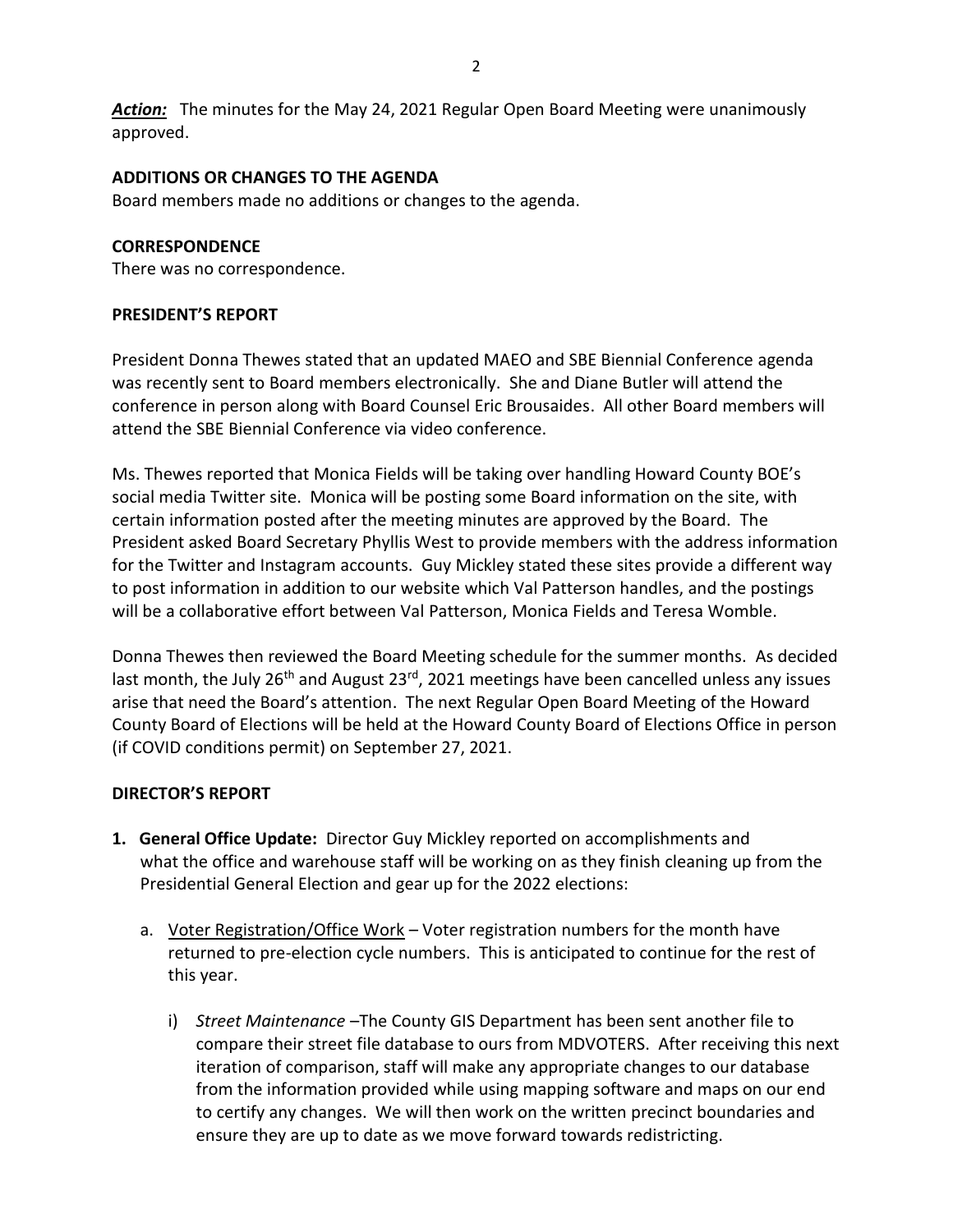- ii) *Polling Place Surveys*  In July and August, teams of two employees each will perform our usual off-election year survey of all Howard County polling places to make sure that nothing has changed, that any changes which have been made will be documented and staff will speak with school officials concerning upcoming projects that could affect the elections moving forward.
- iii) *Warehouse* The warehouse continues to serve as the mail house for the office and to send out the Voter Notification Cards. Most of the warehouse team has been tasked with implementing another TTX (Tabletop Exercise) for SBE, and that work is well underway. We will be hosting the State and ES&S in our warehouse for several months as they do upgrades to all servers for the voting system. We expect this process to begin in mid-July. We also had new lighting installed in the warehouse through a free program that BGE was conducting in the area. The new LED lighting has made a significant improvement.
- iv) *MDVOTERS Records Cleanup* The staff is keeping up with the daily work, and then going back and verifying that day's work as well as reviewing older records to ensure that they are clean and correct.
- v) *Website and Social Media Sites* As discussed earlier, Val Patterson, Teresa Womble and Monica Fields have and continue to take part in making sure that we have a strong social media presence. We now have Facebook, Twitter and a new Instagram account, and will be posting regularly on all three platforms, especially as we move toward the next election cycle.
- 2. **Budget –** Guy Mickley reported that as we work towards the end of this fiscal year and begin the 2022 fiscal year, the mailing accounts have been replenished and we have ordered supplies to restock from this budget cycle. He indicated he was able to carry forward a \$200,000 earmark from 2019 to help offset any costs that are unforeseen going into this upcoming election year.
- 3. **Telework –** The office staff continues to primarily do telework. Supervisors and management continue to monitor the work being done. The warehouse staff comes in several days a week as there is more hands-on work to be done there and staff continues to practice social distancing while working. As the County and State of Maryland start to "reopen", management will continue to revisit our teleworking and in-person schedules. We plan to do this on a monthly basis.
- 4. **New Pollbooks –** The process is in the evaluation stage. All vendors have been looked at and the process continues to move forward. The Director indicated he will keep the Board informed as SBE provides information to local Boards on any decisions that are made.
- 5. **New Software for Voting System –** The new software for the voting system was not approved by SBE, so Maryland will be using the same software on the voting system that we have used in the past several elections. The State Board did extensive testing on the new software and found that "inefficiencies discovered in portions of the software suite would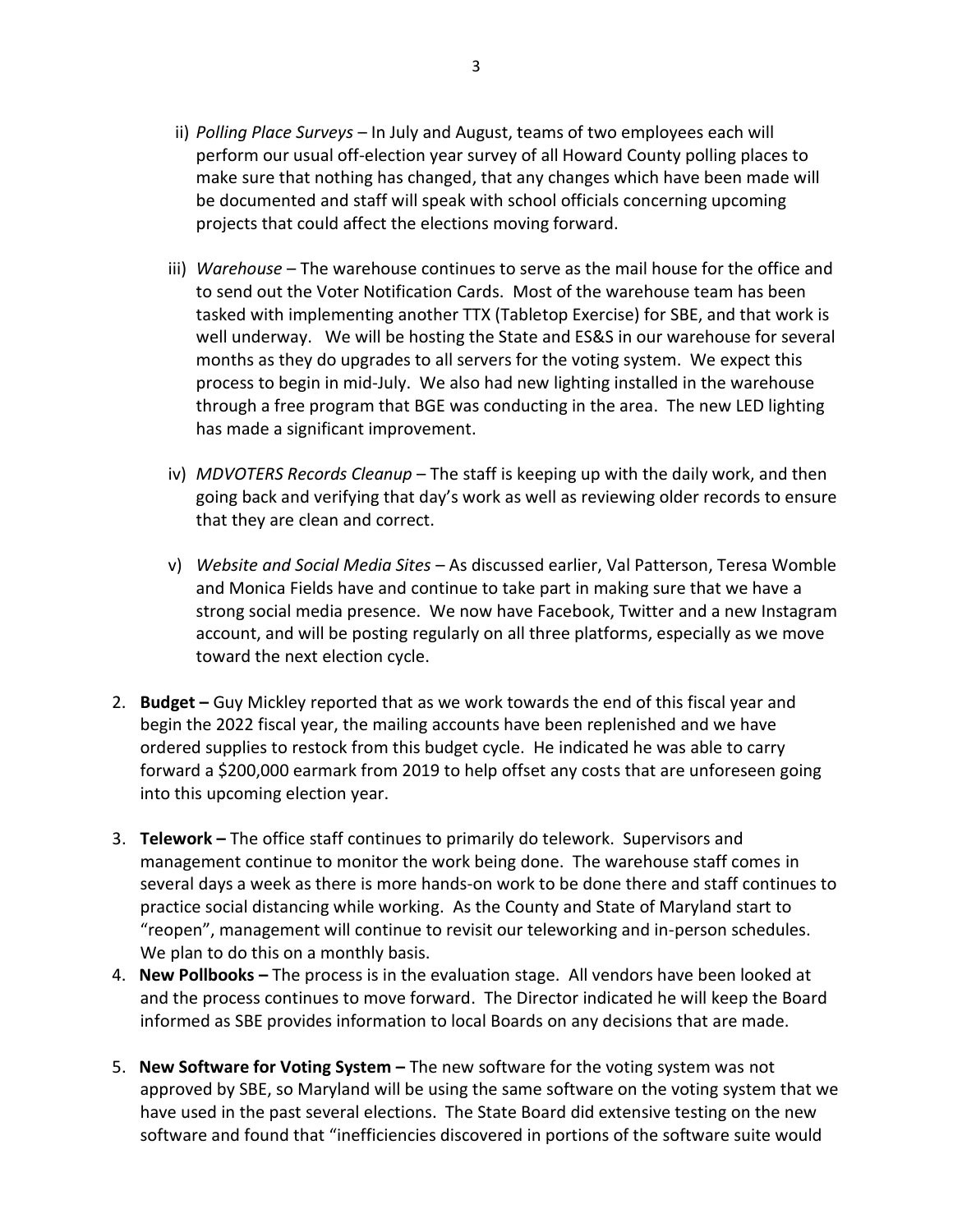negatively impact the election calendar, processes and workflows used in Maryland. In keeping with SBE's goal to continuously enhance and improve elections, ES&S and SBE will proactively collaborate to ensure future software suites meet or exceed the standards and needs of Maryland."

- 6. **Mock Election –** The State still has a Mock Election scheduled for the November 2021 January 2022 timeframe. The portion of the Mock Election which was to include the new voting system software is now moot. The Board will be advised as more information becomes available.
- 7. **State TTX –** The State Board is planning another tabletop exercise for the last quarter of 2021. Several Staff members are helping with this effort again this year. More details will be distributed to the Board at a later date.
- **8. Legislation –** The Legislative Session is over, and the key areas affected are listed below as to what action the office and/or SBE has taken in response to the new laws passed:
	- a. *Early Voting* We have visited several installations over the past several weeks to look for new and/or improved Early Voting Centers as we move toward implementing five (5) Early Voting Centers in 2022. We will continue looking at sites and, in the months to come, we will present a new plan to the Board.
	- b. *Mailing Out Mail-in Ballot Applications/Permanent Mail-In List* **–** The State has added a checkbox for Permanent Mail-In List to MDVOTERS for the registration side of Mail-In Ballots. The State Board approved the new Mail-In Application at the SBE Board meeting last week. It will be available July 1, 2021.
	- c. *Drop Boxes* There has been no movement on this topic to date.
	- d. *Student and Military Voter Empowerment Act* There has been no movement on this topic to date.
	- e. *Teleworking***–** Generally, teleworking will continue under the new law.
- 8. **Candidate Filing –** We have had three candidates file for County Council. Their names can be found on the State Board website. We will continue scheduling candidate filings on Wednesday's only until we start to get more of a candidate showing.

# **BOARD COUNSEL REPORT**

Eric Brousaides, Esq., Board Counsel, stated that he had nothing to report. Ann Balcerzak asked if Mr. Brousaides had contacted any other County Board Counsels. He stated that he has spoken to Andrea Trento, Esq., Assistant Attorney General for Maryland's Office of the Attorney General but has not spoken to other County Board Counsels yet. He will be meeting many of them at the MAEO Conference.

# **OLD BUSINESS**

There was no old business.